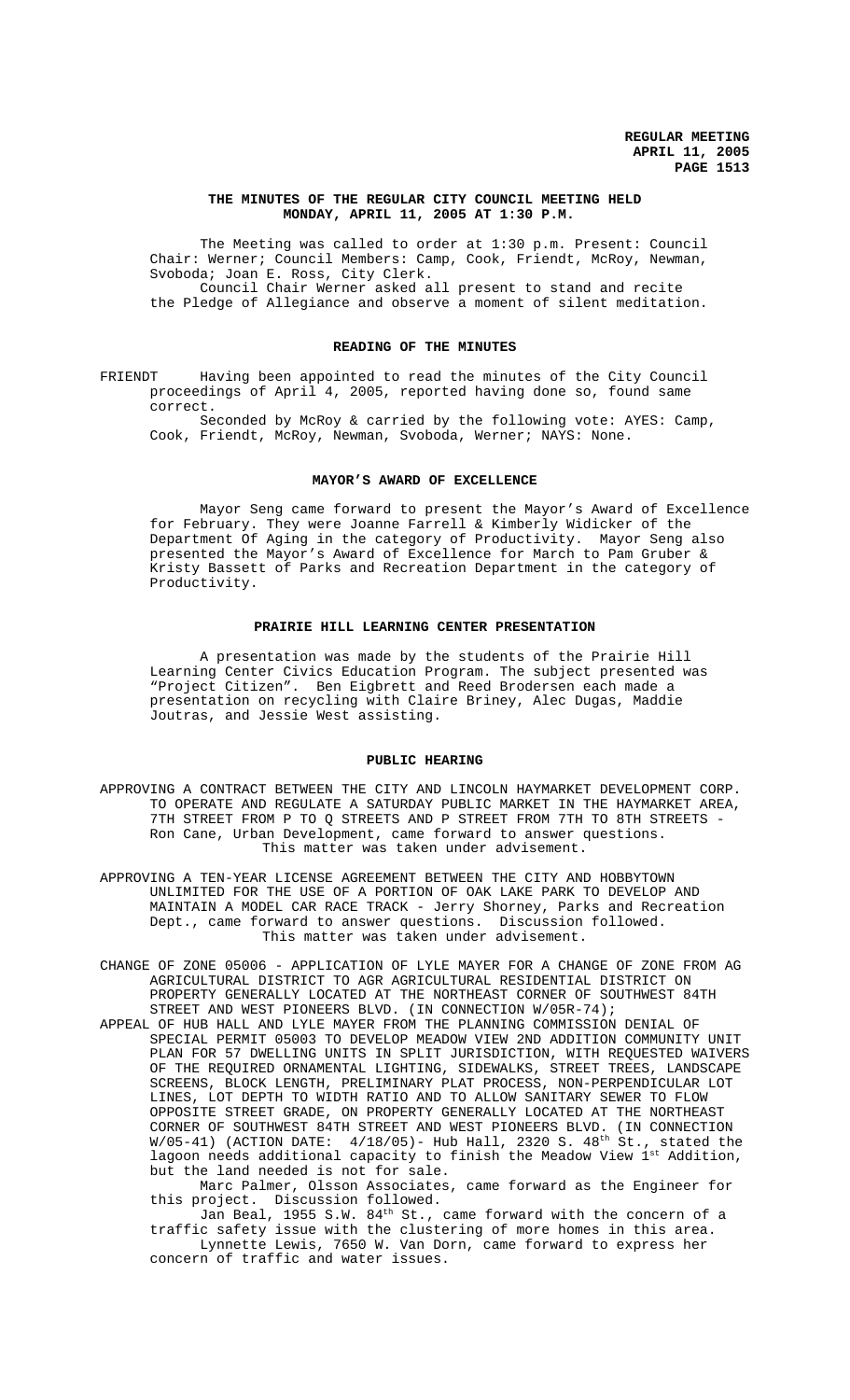> Steve Beal, 1955 S.W.  $84<sup>th</sup>$  St., came forward to express his concern with traffic problems in this area. Mike DeKalb, Planning Dept., came forward to answer questions. Discussion followed.

Mr. Palmer came forward for rebuttal.

Mr. Hall came forward for rebuttal and to answer questions. Discussion followed.

This matter was taken under advisement.

APPROVING A CONTRACT INVOLVING THE EXPENDITURE OF MONEY FROM APPROPRIATIONS OF MORE THAN ONE FISCAL YEAR OF CIP FUNDS FOR PINE LAKE ROAD FROM 40TH STREET TO 61ST STREET INCLUDING SOUTH 56TH STREET FROM SHADOW PINES DRIVE TO THOMPSON CREEK BOULEVARD, CITY PROJECT NO. 700014 - Nicole Fleck-Tooze, Public Works Dept., came forward to answer questions. Discussion followed.

This matter was taken under advisement.

ACCEPTING AN OFFER OF DONATION IN THE AMOUNT OF \$5,000.00 FOR THE FUNDING OF THE STARTRAN RIDE FOR FIVE PROGRAM - Larry Worth, StarTran, came forward to report that the Lincoln Community Outreach Program donated \$5,000 to the Ride for Five Program. Discussion followed. Beatty Brasch, Center for People in Need, came forward to report

the importance of this program for the low income people. This matter was taken under advisement.

**TOOK BREAK 2:33 P.M. RECONVENED 2:40 P.M.**

### **\*\* END OF PUBLIC HEARING \*\***

#### **MISCELLANEOUS BUSINESS**

Sharon Buss, 7320 Seward, owner of Tuxedo Rose stated her business is down 65% compared to the first three months of 2004. This matter was taken under advisement.

Laurie Anderson, 2424 N.W.  $51^{st}$  St., stated her employer Big Johns Billards will be closing due to the lack of revenue since the first of the year because of the smoking ban.

This matter was taken under advisement.

Jan Karst, 1403 E St., #302, came forward to request the smoking ban be revisited because of the loss of Keno revenue which is also a loss of revenue for the Parks and Recreation Department and the Libraries.

This matter was taken under advisement.

Sharon Glenn, 1805 Sumner, came forward to say thank you for passing the smoking ban.

This matter was taken under advisement.

Mike Morosin, 2055 S. St., came forward to express his displeasure of past and present decisions made by leaders in the Lincoln community. This matter was taken under advisement.

Barry Franzen, 317 S. 11<sup>th</sup> St., owner of Libations, a cigar bar, came forward to state the loss of his cigar business due to the smoking ban.

This matter was taken under advisement.

# **COUNCIL ACTION**

**LIQUOR RESOLUTIONS - NONE**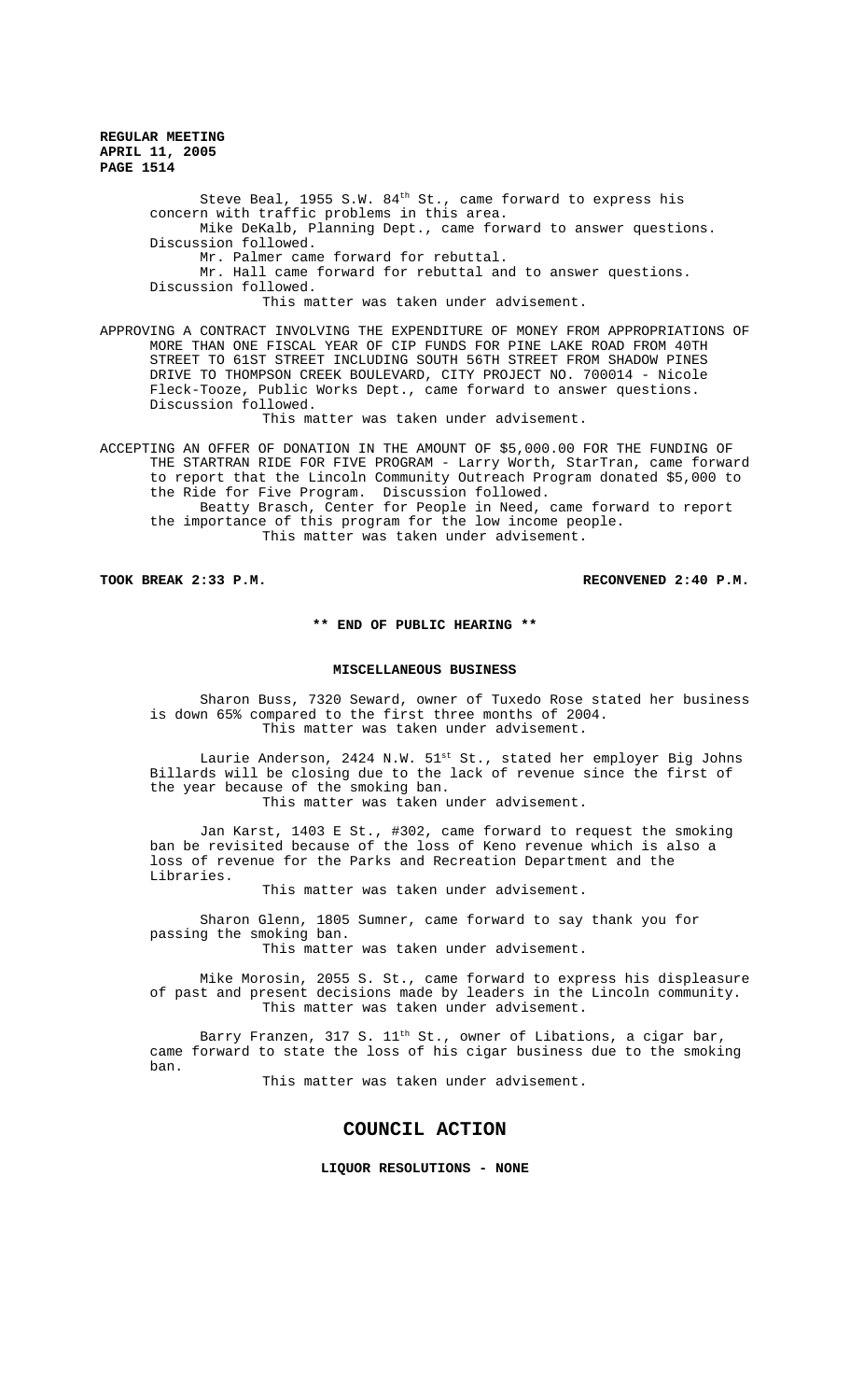# **ORDINANCES - 2ND READING**

- APPROVING A CONTRACT BETWEEN THE CITY AND LINCOLN HAYMARKET DEVELOPMENT CORP. TO OPERATE AND REGULATE A SATURDAY PUBLIC MARKET IN THE HAYMARKET AREA, 7TH STREET FROM P TO Q STREETS AND P STREET FROM 7TH TO 8TH STREETS - CLERK read an ordinance, introduced by Glenn Friendt, accepting and approving the Contract between the City of Lincoln, Nebraska, a municipal corporation, and the Lincoln Haymarket Development Corporation for establishment and regulation of a Saturday public market in the Haymarket area, 7<sup>th</sup> Street from P to Q Streets and P Street from 7<sup>th</sup> to 8<sup>th</sup> Streets, from May 7, 2005 through October 29, 2005, and authorizing the Mayor to sign such Contract on behalf of the City, the second time.
- APPROVING A TEN-YEAR LICENSE AGREEMENT BETWEEN THE CITY AND HOBBYTOWN UNLIMITED FOR THE USE OF A PORTION OF OAK LAKE PARK TO DEVELOP AND MAINTAIN A MODEL CAR RACE TRACK - CLERK read an ordinance, introduced by Glenn Friendt, accepting and approving a License Agreement between the City of Lincoln and HobbyTown Unlimited, Inc. for the use of a portion of Oak Lake Park to development and maintain a model car race track for a ten-year term is hereby approved and the Mayor is authorized to execute said License Agreement on behalf of the City, the second time.
- CHANGE OF ZONE 05006 APPLICATION OF LYLE MAYER FOR A CHANGE OF ZONE FROM AG AGRICULTURAL DISTRICT TO AGR AGRICULTURAL RESIDENTIAL DISTRICT ON PROPERTY GENERALLY LOCATED AT THE NORTHEAST CORNER OF SOUTHWEST 84TH STREET AND WEST PIONEERS BLVD (IN CONNECTION W/05R-74) - CLERK read an ordinance, introduced by Glenn Friendt, amending the Lincoln Zoning District Maps attached to and made a part of Title 27 of the Lincoln municipal Code, as provided by Section 27.05.020 of the Lincoln Municipal Code, by changing the boundaries of the districts established and shown thereon, the second time.
- APPEAL OF HUB HALL AND LYLE MAYER FROM THE PLANNING COMMISSION DENIAL OF SPECIAL PERMIT 05003 TO DEVELOP MEADOW VIEW 2ND ADDITION COMMUNITY UNIT PLAN FOR 57 DWELLING UNITS IN SPLIT JURISDICTION, WITH REQUESTED WAIVERS OF THE REQUIRED ORNAMENTAL LIGHTING, SIDEWALKS, STREET TREES, LANDSCAPE SCREENS, BLOCK LENGTH, PRELIMINARY PLAT PROCESS, NON-PERPENDICULAR LOT LINES, LOT DEPTH TO WIDTH RATIO AND TO ALLOW SANITARY SEWER TO FLOW OPPOSITE STREET GRADE, ON PROPERTY GENERALLY LOCATED AT THE NORTHEAST CORNER OF SOUTHWEST 84TH STREET AND WEST PIONEERS BLVD (IN CONNECTION W/05-41) (ACTION DATE: 4/18/05).

#### **RESOLUTIONS**

- APPROVING A CONTRACT INVOLVING THE EXPENDITURE OF MONEY FROM APPROPRIATIONS OF MORE THAN ONE FISCAL YEAR OF CIP FUNDS FOR PINE LAKE ROAD FROM 40TH STREET TO 61ST STREET INCLUDING SOUTH 56TH STREET FROM SHADOW PINES DRIVE TO THOMPSON CREEK BOULEVARD, CITY PROJECT NO. 700014 - CLERK read the following resolution, introduced by Glenn Friendt, who moved its adoption:<br>A-83269 WHE
- WHEREAS, The City of Lincoln desires to enter into contract(s) for the street improvement project that provides for construction of Pine Lake Road from 40th Street to 61st Street including South 56th Street from Shadow Pines Drive to Thompson Creek Blvd., City Project No. 700014.

WHEREAS, said contract will involve the expenditure of money from appropriations of more than one year, and Article VII, Section 3 of the Charter of the City of Lincoln provides that no such expenditure of money from appropriations of more than one year shall be valid unless approved by resolution of the City Council.

NOW, THEREFORE, BE IT RESOLVED by the City Council of the City of Lincoln, Nebraska:

That the Mayor is authorized to execute a contract between the City and the recommended, lowest bid contractor for construction of Pine Lake Road from 40th Street to 61st Street including South 56th Street from Shadow Pines Drive to Thompson Creek Blvd., City Project No. 700014.

The City Clerk is directed to return one fully executed copy of this Resolution to the Public Works and Utilities Department, for department records.

Introduced by Glenn Friendt Seconded by Svoboda & carried by the following vote: AYES: Camp, Cook, Friendt, McRoy, Newman, Svoboda, Werner; NAYS: None.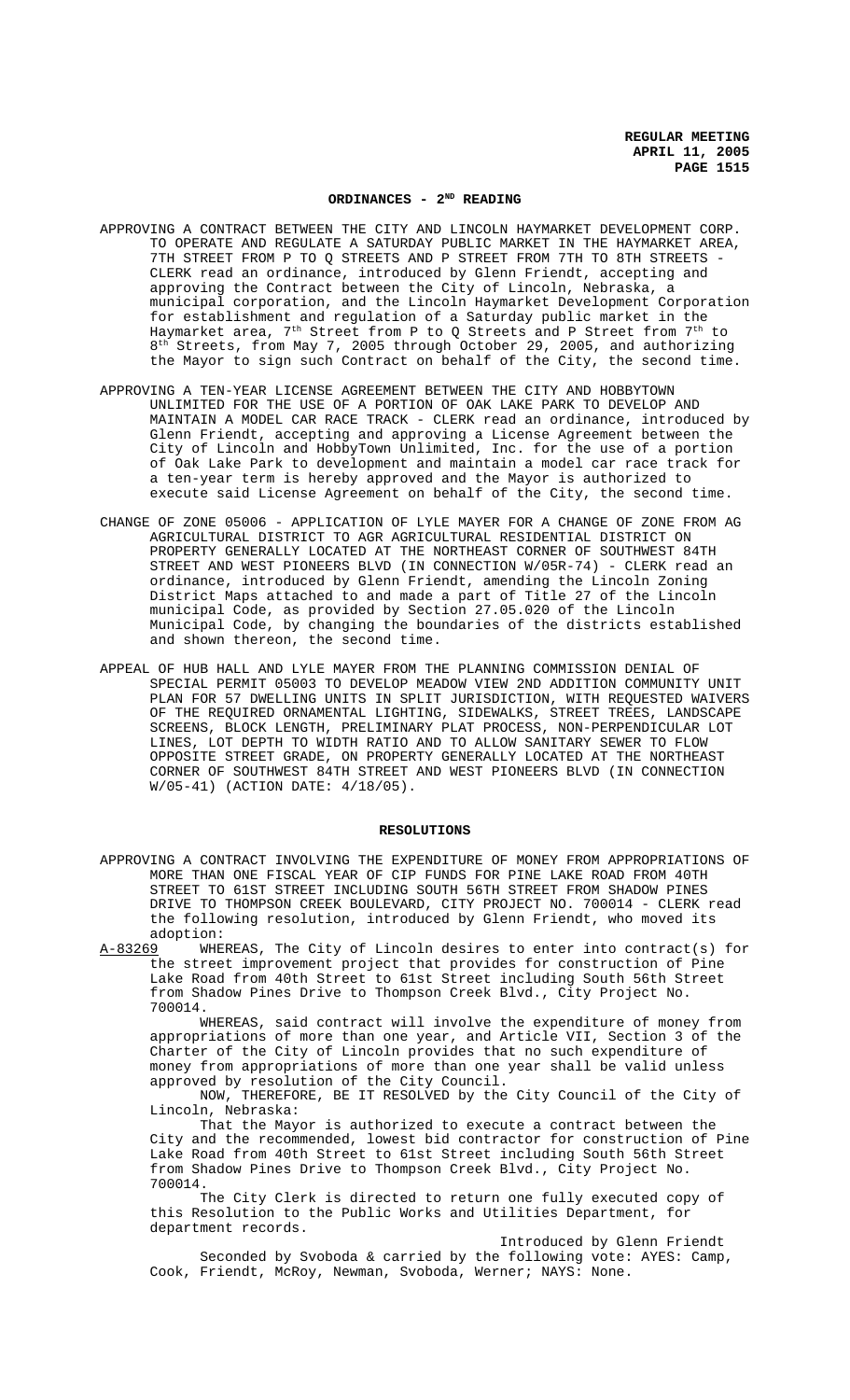ACCEPTING AN OFFER OF DONATION IN THE AMOUNT OF \$5,000.00 FOR THE FUNDING OF THE STARTRAN RIDE FOR FIVE PROGRAM - CLERK read the following

resolution, introduced by Glenn Friendt, who moved its adoption:<br>A-83270 WHEREAS, an Offer of Donation in the amount of \$5,000.00 h WHEREAS, an Offer of Donation in the amount of \$5,000.00 has been made to the City of Lincoln for the purpose of funding the StarTran Ride for Five Program to off-set revenue loss of discounted fleet passports; and

WHEREAS, the City through its Public Works Department desires to accept the donation upon the stated condition.

NOW, THEREFORE, BE IT RESOLVED by the City Council of the City of Lincoln, Nebraska, that the acceptance of a \$5,000.00 donation to fund the revenue of discounted fleet passport bus tickets is hereby accepted and approved effective the date of its receipt, and that the sincere appreciation of the City of Lincoln to the Donor of this gift is hereby expressed and made a part of the records of the City of Lincoln.

Introduced by Glenn Friendt Seconded by Svoboda & carried by the following vote: AYES: Camp, Cook, Friendt, McRoy, Newman, Svoboda, Werner; NAYS: None.

SETTING THE HEARING DATE OF MONDAY, APRIL 25, 2005 AT 5:30 P.M. FOR THE APP. OF SHOGUN RK, INC. DBA SHOGUN FOR A CLASS J LIQUOR LICENSE LOCATED AT  $3701$  S.  $9^{TH}$  ST.,  $\#2$  - CLERK read the following resolution, introduced by Annette McRoy, who moved its adoption:

A-83271 BE IT RESOLVED by the City Council, of the City of Lincoln, that a hearing date is hereby set for Mon., April 25, 2005 at 5:30 p.m. or as soon thereafter as possible in the City Council Chambers, County-City Building, 555 S. 10<sup>th</sup> St., Lincoln, NE, for App. of Shogun RK, Inc. dba Shogun for a Class J liquor license located at 3701 S.  $9^{th}$  Street, #2. If the Police Dept. is unable to complete the investigation by said time, a new hearing date will be set.

Introduced by Annette McRoy Seconded by Friendt & carried by the following vote: AYES: Camp, Cook, Friendt, McRoy, Newman, Svoboda, Werner; NAYS: None.

SETTING THE HEARING DATE OF MONDAY, APRIL 25, 2005 AT 5:30 P.M. FOR THE APP. OF ALLEY, INC. DBA THE ALLEY FOR AN ADDITION TO PREMISES AT 1031 M STREET - CLERK read the following resolution, introduced by Annette McRoy, who moved its adoption:<br>A-83272 BE IT RESOLVED by the Ci

A-83272 BE IT RESOLVED by the City Council, of the City of Lincoln, that a hearing date is hereby set for Mon. April 25, 2005 at 5:30 p.m. or as soon thereafter as possible in the City Council Chambers, County-City Building, 555 S. 10<sup>th</sup> St., Lincoln, NE, for App. of Alley, Inc. dba The Alley for an addition of premises at 1031 M Street. If the Police Dept. is unable to complete the investigation by said time, a new hearing date will be set. Introduced by Annette McRoy

Seconded by Friendt & carried by the following vote: AYES: Camp, Cook, Friendt, McRoy, Newman, Svoboda, Werner; NAYS: None.

#### **PETITIONS**

INFORMAL PAVING PETITION FOR A PAVING DISTRICT TO BE CREATED IN MANDARIN CIRCLE SIGNED BY ROSS D. WUNDERLICH AND DEAN FANDRICH - CLERK presented said petition which was referred to the Public Works Dept.

REPORT OF UNL MICROBIOLOGIST FOR WATER TESTING FOR THE MONTH OF MARCH 2005 -CLERK presented said report which was placed on file in the Office of the City Clerk. **(35-01)**

## **REPORTS OF CITY OFFICERS**

CLERK'S LETTER AND MAYOR'S APPROVAL OF ORDINANCES AND RESOLUTIONS PASSED BY COUNCIL ON April 4, 2005 - CLERK presented said report which was placed on file in the Office of the City Clerk.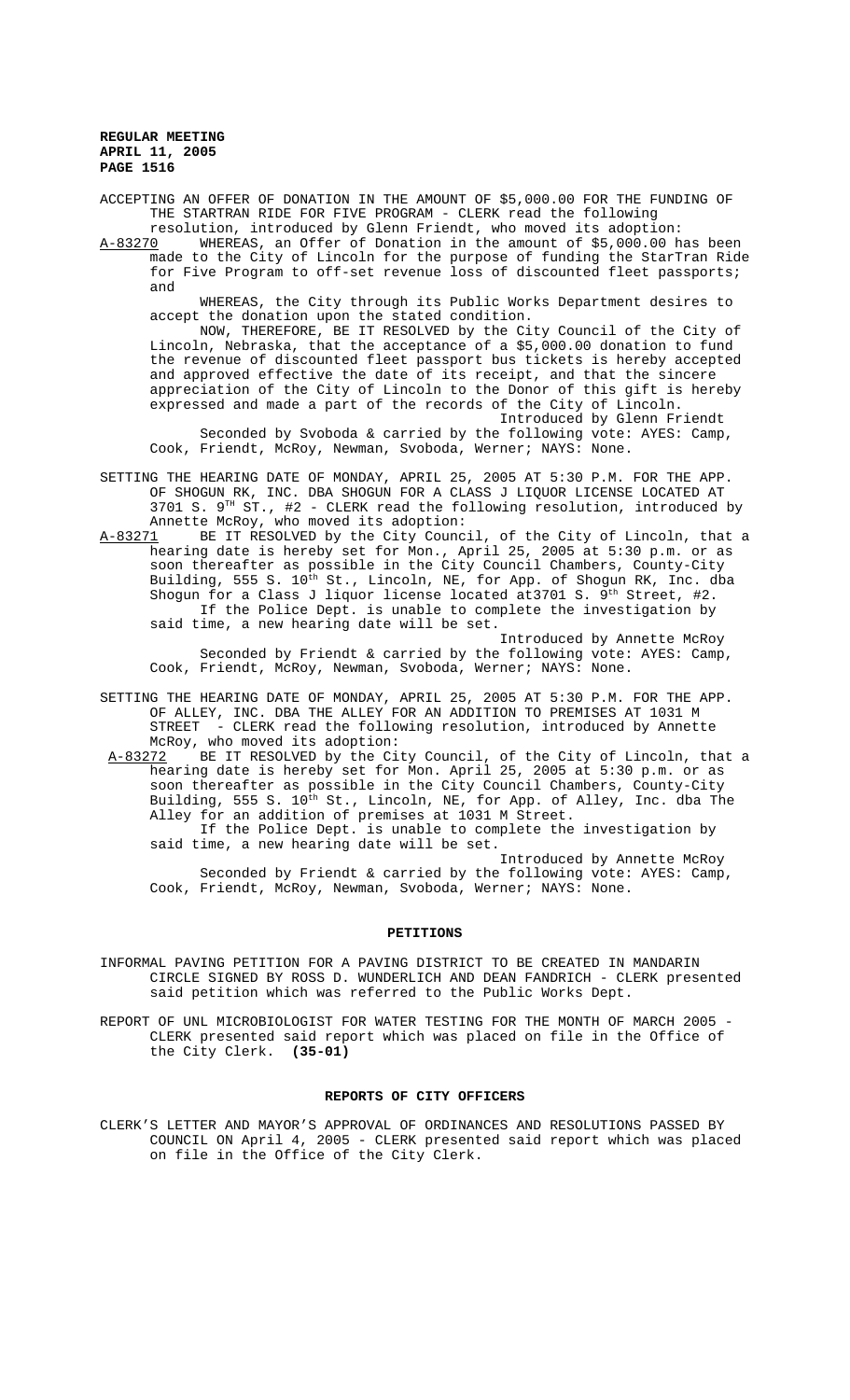INVESTMENT OF FUNDS FOR THE WEEK OF MARCH 14 THROUGH APRIL 1, 2005 - CLERK read the following resolution, introduced by Annette McRoy, who moved

its adoption:<br>A-83273 BE IT H BE IT HEREBY RESOLVED BY THE CITY COUNCIL of the City of Lincoln, Nebraska:

That the attached list of investments be confirmed and approved, and the City Treasurer is hereby directed to hold said investments until maturity unless otherwise directed by the City Council. ` Introduced by Annette McRoy

Seconded by Friendt & carried by the following vote: AYES: Camp, Cook, Friendt, McRoy, Newman, Svoboda, Werner; NAYS: None.

SETTING A HEARING DATE OF MONDAY, MAY 2, 2005, AT 1:30 P.M. FOR BOARD OF EQUALIZATION FOR NORTH  $27^{\text{TH}}$  STREET MAINTENANCE DISTRICT - CITY CLERK requested approval of the hearing date of Monday, May 2, 2005 at 1:30 p.m.

MCROY So moved.

Seconded by Friendt & carried by the following vote: AYES: Camp, Cook, Friendt, McRoy, Newman, Svoboda, Werner; NAYS: None.

# ORDINANCES - 1<sup>ST</sup> READING

- CHANGE OF ZONE 05021 APPLICATION OF THE UNIVERSITY PLACE COMMUNITY ORGANIZATION FOR A CHANGE OF ZONE ON APPROXIMATELY 18 BLOCKS WITHIN THE UNIVERSITY PLACE NEIGHBORHOOD FROM R-6, R-5, AND R-4 RESIDENTIAL DISTRICTS AND B-3 COMMERCIAL DISTRICT TO R-5, R-4, AND R-2 RESIDENTIAL DISTRICTS, GENERALLY LOCATED BETWEEN CLEVELAND AND HUNTINGTON AVENUES FROM 46TH TO 47TH STREETS, BETWEEN MADISON AVENUE AND ADAMS STREET FROM 49TH TO 56TH STREETS, AND BETWEEN GARLAND STREET AND HUNTINGTON AVENUE FROM 48TH TO 56TH STREETS - CLERK read an ordinance, introduced by Annette McRoy, amending the Lincoln Zoning District Maps attached to and made a part of Title 27 of the Lincoln Municipal Code, as provided by Section 27.05.020 of the Lincoln Municipal Code, as provided by Section 27.05.020 of the Lincoln Municipal Code, by changing the boundaries of the districts established and shown thereon, the first time.
- CHANGE OF ZONE 05018 APPLICATION OF RON TONNIGES FOR A CHANGE OF ZONE FROM AGR AGRICULTURAL DISTRICT TO R-3 RESIDENTIAL DISTRICT ON PROPERTY GENERALLY LOCATED ON THE EAST SIDE OF SOUTH 84TH STREET, SOUTH OF OLD CHENEY ROAD - CLERK read an ordinance, introduced by Annette McRoy, amending the Lincoln Zoning District Maps attached to and made a part of Title 27 of the Lincoln Municipal Code, as provided by Section 27.05.020 of the Lincoln Municipal Code, by changing the boundaries of the districts established and shown thereon, the first time.
- MISC. NO. 05005 AMENDING SECTIONS 26.11.032 AND 26.31.015 OF THE LINCOLN MUNICIPAL CODE TO CLARIFY THAT A PRELIMINARY PLAT IS NOT REQUIRED WHEN A COMMUNITY UNIT PLAN, PLANNED UNIT DEVELOPMENT, SPECIAL PERMIT, OR USE PERMIT IS SUBMITTED THAT CONTAINS ALL THE NECESSARY INFORMATION FOR A SUBDIVISION - CLERK read an ordinance, introduced by Annette McRoy, amending Title 26 of the Lincoln Municipal Code, the Land Subdivision Ordinance, by amending Section 26.11.032 relating to filing preliminary plats and scheduling hearings before the Planning Commission to provide that a preliminary plat is not required for subdivisions coordinated with a community unit plan, planned unit development, special permit, or use permit; by amending Section 26.31.015 relating to coordinating subdivisions and community unit plans, planned unit developments, special permits, and use permits to clarify that a preliminary plat is not required whenever the tract to be subdivided is included within a community unit plan, planned unit development, special permit, or use permit, and to further clarify that the coordinated development shall comply with the requirements of Title 26, except as specifically modified; and repealing Sections 26.11.032 and 26.31.015 of the Lincoln Municipal Code as hitherto existing, the first time.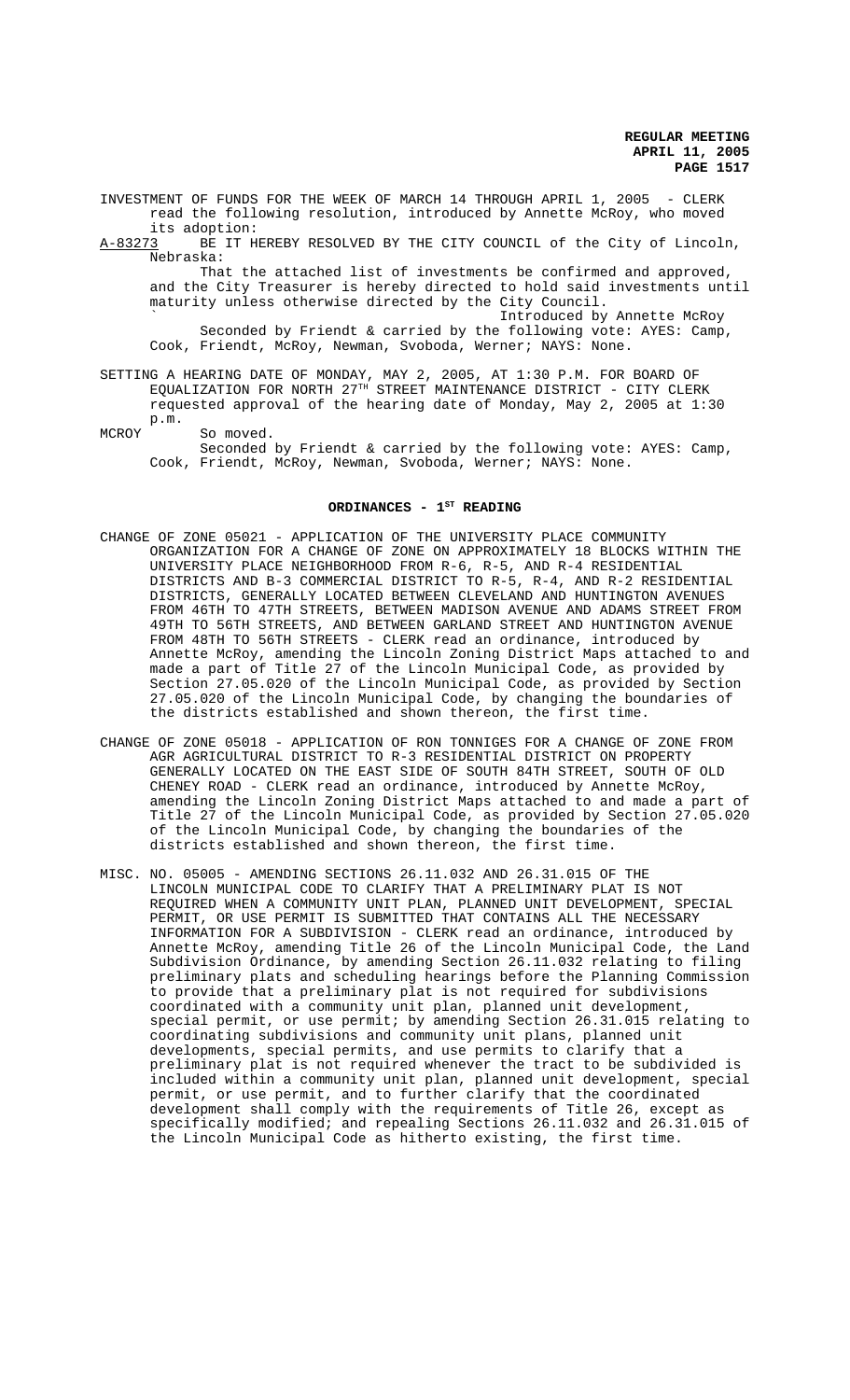#### **ORDINANCES - 3RD READING**

AMENDING SECTION 12.04.010 OF THE LINCOLN MUNICIPAL CODE RELATING TO THE PARK AND RECREATION ADVISORY BOARD MEMBERSHIP TO ALLOW GREATER FLEXIBILITY IN THE REQUIREMENTS FOR STUDENT APPOINTMENTS TO SERVE ON THE BOARD - CLERK read an ordinance, introduced by Jonathan Cook, amending Section 12.04.010 of the Lincoln Municipal Code relating to the Park and Recreation Advisory Board Membership to allow greater flexibility in the requirements for student appointments to serve on the Board; and repealing Section 12.04010 of the Lincoln Municipal Code as hitherto existing, the third time.

COOK Moved to pass the ordinance as read.

Seconded by Friendt & carried by the following vote: AYES: Camp, Cook, Friendt, McRoy, Newman, Svoboda, Werner; NAYS: None. The ordinance, being numbered **#18519**, is recorded in Ordinance Book 202, Page

AMENDING SECTION 17.30.050 OF THE LINCOLN MUNICIPAL CODE TO CORRECT AN ERRONEOUS REFERENCE TO SECTION 17.22.095 FOUND IN SUBSECTION (B) OF SECTION 17.30.050 TO CORRECTLY REFER TO SECTION 17.22.100 BECAUSE SECTION 17.22.095 WAS RENUMBERED SECTION 17.22.100 DURING THE CMC REMODIFICATION PROCESS - CLERK read an ordinance, introduced by Jonathan Cook, amending Section 17.30.050 of the Lincoln Municipal Code relating to Discontinuance of Water Service to correct an erroneous reference to Section 17.22.095 found in subsection (b) of Section 27.30.050 to correctly refer to Section 17.22.100; and repealing Section 17.30.050 of the Lincoln Municipal Code as hitherto existing, the third time.

COOK Moved to pass the ordinance as read. Seconded by Svoboda & carried by the following vote: AYES: Camp, Cook, Friendt, McRoy, Newman, Svoboda, Werner; NAYS: None. The ordinance, being numbered **#18520**, is recorded in Ordinance Book 202, Page

- ANNEXATION 05001 AMENDING THE LINCOLN CORPORATE LIMITS MAP BY ANNEXING APPROXIMATELY 100.00 ACRES OF PROPERTY GENERALLY LOCATED AT NORTH 1ST<br>STREET AND FLETCHER AVENUE. (IN CONNECTION W/05R-69, 05-34) - PRIOR to STREET AND FLETCHER AVENUE. (IN CONNECTION W/05R-69, 05-34) reading:
- COOK Moved to delay action on Bill No. 05-33 for one week to 5/18/05 w/public hearing limited to expert testimony.

Seconded by Friendt & carried by the following vote: AYES: Camp, Cook, Friendt, McRoy, Newman, Svoboda, Werner; NAYS: None.

- CLERK Read an ordinance, introduced by Jonathan Cook, annexing and including the below described land as part of the City of Lincoln, Nebraska and amending the Corporate Limits Map attached to and made a part of Ordinance No. 18208, to reflect the extension of the corporate limits boundary of the City of Lincoln, Nebraska established and shown thereon, the third time.
- APPROVING THE 1ST AND FLETCHER CONDITIONAL ANNEXATION AND ZONING AGREEMENT BETWEEN THE CITY AND CARLTON PAINE & JUDITH PAINE, GLENN UMBERED & LOIS UMBERED, AND UMBERED FARMS LED., RELATING TO THE ANNEXATION OF APPROXIMATELY 100.69 ACRES, GENERALLY LOCATED SOUTHEAST OF NORTH 1ST STREET AND FLETCHER AVE. (IN CONNECTION W/05-33, 05-34) (ACTION DATE: 4/11/05) - PRIOR to reading:
- COOK Moved to delay action on Bill No. 05R-69 for one week to 5/18/05 w/public hearing limited to expert testimony. Seconded by Friendt & carried by the following vote: AYES: Camp, Cook, Friendt, McRoy, Newman, Svoboda, Werner; NAYS: None.
- CHANGE OF ZONE 05002 APPLICATION OF LINDSEY MANAGEMENT COMPANY FOR A CHANGE OF ZONE FROM AG AGRICULTURAL DISTRICT TO R-3 RESIDENTIAL DISTRICT ON PROPERTY GENERALLY LOCATED AT HIGHWAY 34 AND FLETCHER AVENUE; DESIGNATING SAID PROPERTY AS A PLANNED UNIT DEVELOPMENT; AND FOR APPROVAL OF A DEVELOPMENT PLAN FOR 612 DWELLING UNITS, A CLUBHOUSE, PRIVATE GOLF COURSE AND 60,000 SQUARE FEET OF COMMERCIAL FLOOR AREA (OR 696 DWELLING UNITS IF THE COMMERCIAL USE IS DELETED) IN THE UNDERLYING R-3 RESIDENTIAL DISTRICT WITH A REQUESTED WAIVER OF THE REQUIRED PRELIMINARY PLAT PROCESS. (IN CONNECTION W/05R-69, 05-33) - PRIOR to reading:

COOK Moved to delay action on Bill No. 05-34 for one week to 5/18/05 w/public hearing limited to expert testimony.

Seconded by Friendt & carried by the following vote: AYES: Camp, Cook, Friendt, McRoy, Newman, Svoboda, Werner; NAYS: None.

CLERK Read an ordinance, introduced by Jonathan Cook, amending the City of Lincoln Zoning District Maps attached to and made a part of Title 27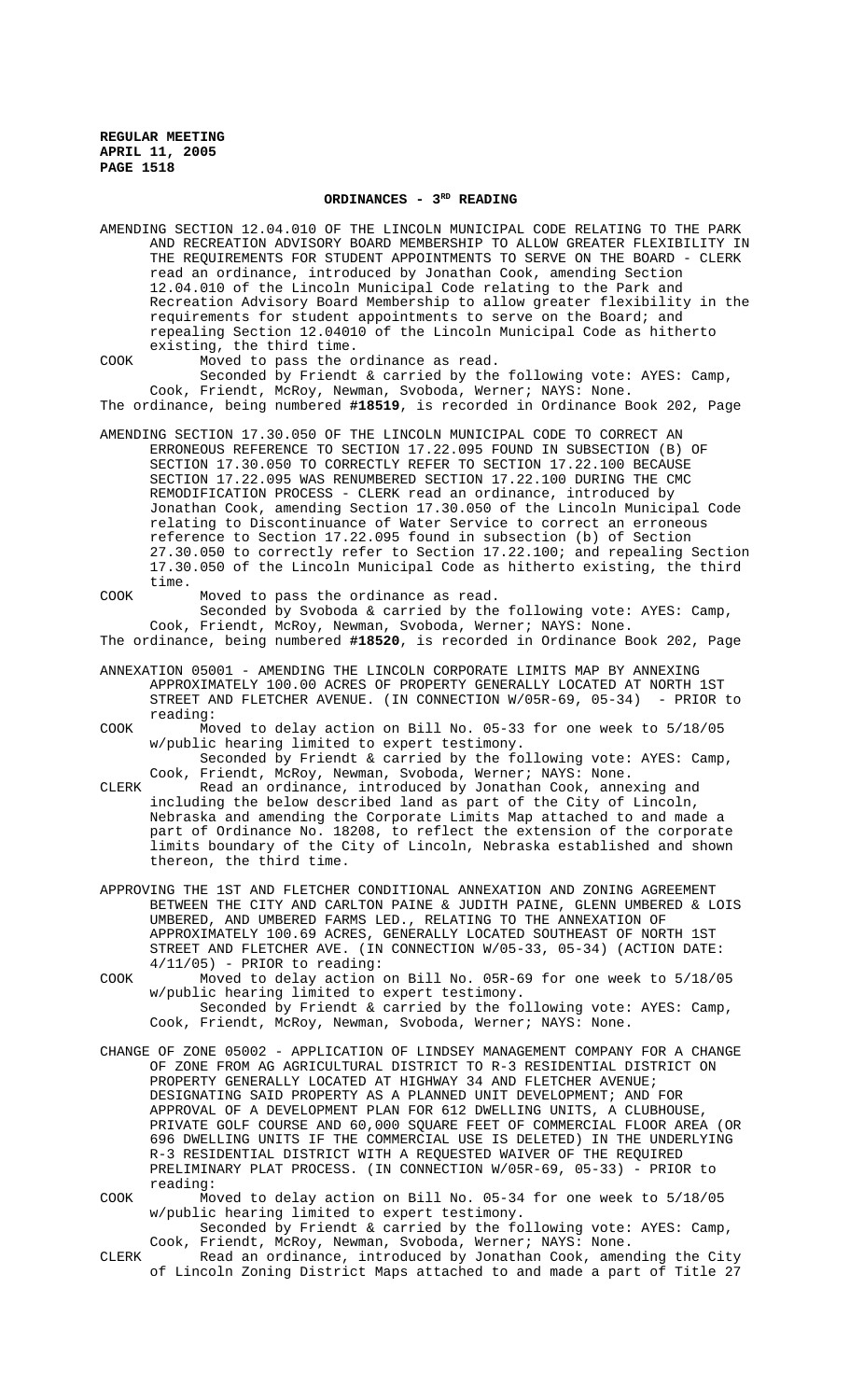of the Lincoln Municipal Code, changing the boundaries of the districts established and shown on said City of Lincoln Zoning District Maps as provided in Section 27.05.020 of the Lincoln Municipal Code and approving the designation of the area hereinafter described as a planned unit development, the third time.

CHANGE OF ZONE 05010 - APPLICATION OF THOMPSON CREEK LLC FOR A CHANGE OF ZONE FROM R-3 RESIDENTIAL DISTRICT TO O-3 OFFICE PARK DISTRICT ON PROPERTY GENERALLY LOCATED AT SOUTH 56TH STREET AND THOMPSON CREEK BLVD. (IN CONNECTION - CLERK read an ordinance, introduced by Jonathan Cook, amending the Lincoln Zoning District Maps attached to and made a part of Title 27 of the Lincoln Municipal Code, as provided by Section 27.05.020 of the Lincoln Municipal Code, by changing the boundaries of the districts established and shown thereon, the third time.

COOK Moved to pass the ordinance as read. Seconded by Svoboda & carried by the following vote: AYES: Camp, Cook, Friendt, McRoy, Newman, Svoboda, Werner; NAYS: None.

The ordinance, being numbered **#18521**, is recorded in Ordinance Book 202, Page

USE PERMIT 141A - APPEAL OF THOMPSON CREEK LLC FROM THE PLANNING COMMISSION ACTION CONDITIONALLY APPROVING USE PERMIT NO. 141A ON PROPERTY GENERALLY LOCATED AT SOUTH 56TH STREET AND THOMPSON CREEK BLVD. SUBJECT TO THE REQUIREMENT THAT THE PAVEMENT IN SOUTH 57TH STREET BE 33 FEET WIDE AND THAT ANGLE PARKING BE PROVIDED ALONG SOUTH 57TH STREET, AND THAT A TRAFFIC STUDY BE PROVIDED. (IN CONNECTION W/05-35) (ACTION DATE:  $4/11/05$ ) - PRIOR to reading:

MCROY Moved to accept a substitute resolution for approval. Seconded by Friendt & carried by the following vote: AYES: Camp, Cook, Friendt, McRoy, Newman, Svoboda, Werner; NAYS: None.

NEWMAN Moved to amend Bill No. 05R-67 in the following manner: On page 1, delete lines 7 through 10 and insert in lieu thereof the following: Lot 7, Block 1, Lot 1, Block 2, Lots 13 and 15-30, Block 3, and Outlet A, Thompson Creek Addition; Lots 1-4, Block 1, and Outlots A and B, Thompson Creek Commercial Addition, and Units 1 and 2, Thompson Creek Boulevard Condominium Regime, Lincoln, Lancaster County, Nebraska. Seconded by McRoy & carried by the following vote: AYES: Camp, Cook, Friendt, McRoy, Newman, Svoboda, Werner; NAYS: None.

COOK Moved to reconsider the substitute resolution motion.

Seconded by Friendt. COOK Withdrew the motion.

CLERK Read the following resolution, introduced by Annette McRoy, who moved its adoption as amended:<br>A-83274 WHEREAS, Thompson Creek,

WHEREAS, Thompson Creek, LLC has submitted an application in accordance with Section 27.27.080 of the Lincoln Municipal Code designated as Use Permit No. 141A to remove two lots (Lot 1, Block 2, and Lot 7, Block 1, Thompson Creek Addition) from the Thompson Creek Community Unit Plan and add them to the Thompson Creek Use Permit on property generally located at South 56th Street and Thompson Creek Blvd., and legally described as:

Lot 7, Block 1, Lot 1, Block 2, Lots 13-30, Block 3, and Outlet A, Thompson Creek Addition; Lots 1 through 4, Block 1, and Outlots A and B, Thompson Creek Commercial Addition, Lincoln, Lancaster County, Nebraska;

Lot 7, Block 1, Lot 1, Block 2, Lots 13 and 15-30, Block 3, and Outlet A, Thompson Creek Addition; Lots 1-4, Block 1, and Outlots A and B, Thompson Creek Commercial Addition, and Units 1 and 2, Thompson Creek Boulevard Condominium Regime, Lincoln, Lancaster County, Nebraska.

WHEREAS, the Lincoln City - Lancaster County Planning Commission conditionally approved Use Permit No. 141A including conditions requiring paving in S. 57th Street to be 33' wide, requiring angle parking along S. 57th Street, and requiring a traffic study and showing revisions based on the traffic study; and

WHEREAS, Thompson Creek, LLC has appealed from the above-mentioned conditions and is requesting their elimination; and

WHEREAS, the Department of Public Works & Utilities and Thompson Creek, LLC have reached a compromise regarding the above-mentioned conditions; and

WHEREAS, the real property adjacent to the area included within the site plan for this amendment to the community unit plan and use permit for commercial space will not be adversely affected; and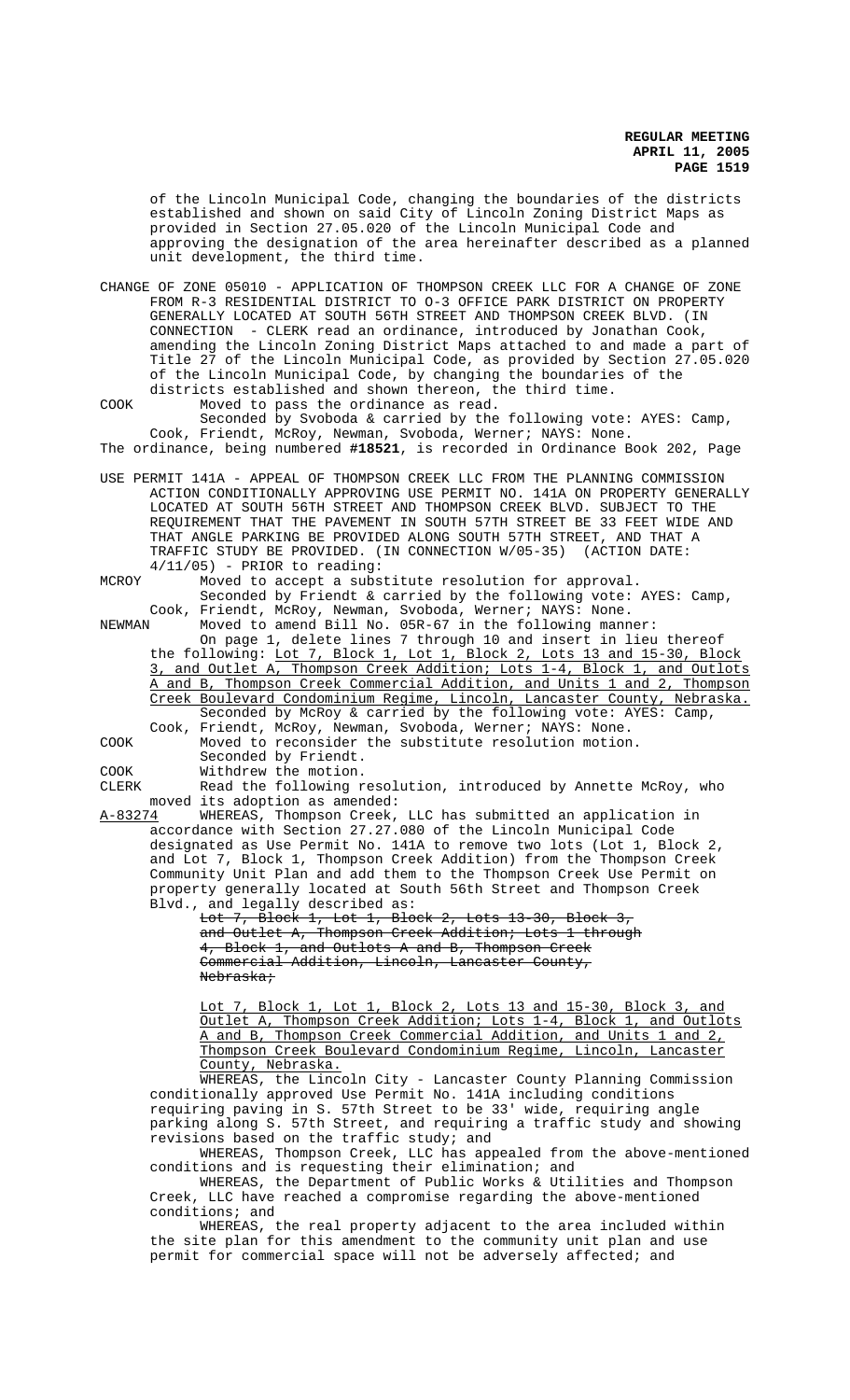> WHEREAS, said site plan together with the terms and conditions hereinafter set forth are consistent with the intent and purpose of Title 27 of the Lincoln Municipal Code to promote the public health, safety, and general welfare; and

WHEREAS, the action of the Lincoln City - Lancaster County Planning Commission conditionally approving Use Permit No. 141A should be modified by eliminating the requirement that paving in S. 57th Street be 33' wide, by modifying the required angled parking along S. 57th Street, and by modifying the required traffic study.

NOW, THEREFORE, BE IT RESOLVED by the City Council of the City of Lincoln, Nebraska:

That the application of Thompson Creek, LLC, hereinafter referred to as "Permittee", to remove two lots from the Thompson Creek Community Unit Plan and add them to the Thompson Creek Use Permit be and the same is hereby granted under the provisions of Section 27.27.080 of the Lincoln Municipal Code upon condition that the development of said Community Unit Plan and Use Permit be in strict compliance with said application, the site plan, and the following additional express terms, conditions, and requirements:

1. This permit approves 114,500 sq. ft. of office space which includes 37,000 sq. ft. of live-work office space and 16 dwelling units, along with all previously approved waivers of the required setbacks, a reduction of the required parking, and a reduction of the required open space for dwellings.<br>2. Before r

- Before receiving building permits:
	- a. Revise the site plan to:
		- i. Show Lot 1, Block 2 served with sanitary sewer. ii. Show 8" water mains serving the commercial area with connections to Thompson Creek Blvd. and Union Hill Rd.
		- iii. Revise note 5 to reflect the current R-3 zoning designation.
		- iv. Revise note 8 to show 8" water lines serving the commercial area.
		- v. Revise note 14 to replace the name "Trego Drive" with "Crosslake Lane."
		- vi. Label the 60' easement along South 57th Street "Public access, water main, and utility easement."
		- vii. Show sidewalks along both sides of South 57th Street with connections to the commercial lots.
		- viii. Revise the parking along South 57th Street to be angled such that vehicles can enter and leave parking stalls without crossing the centerline of South 57th Street.
		- ix. Show additional right-of-way for the right turn lanes in 56th Street at Union Hill Road and Thompson Creek Boulevard.
		- x. Add a note stating part of this development is located within the Country Acres Wellhead Protection Area. Best management practices will be utilized to decrease the risk of groundwater contamination, for example, being conscientious regarding the use of lawn chemicals/fertilizers and ensuring the proper storage of chemicals and/or fuels.
		- b. Provide horizontal curve data and a street grade profile for South 57th Street.
		- c. Submit a traffic study projecting anticipated peak hour traffic volumes and required lane configurations in Union Hill Road between 56th Street and Greycliff Drive and revise plans, if necessary, to meet
		- recommendations of the approved study.
		- d. The permittee must submit a revised and approved final plan with 5 copies.
		- e. The construction plans shall comply with the approved plans.
		- f. Final plats within the area of this Use Permit shall be approved by the City.
		- g. Change of Zone #05010 must be approved.
		- h. An amendment to the Thompson Creek CUP must be approved removing these lots.

3. Before occupying the buildings all development and construction shall have been completed in compliance with the approved plans.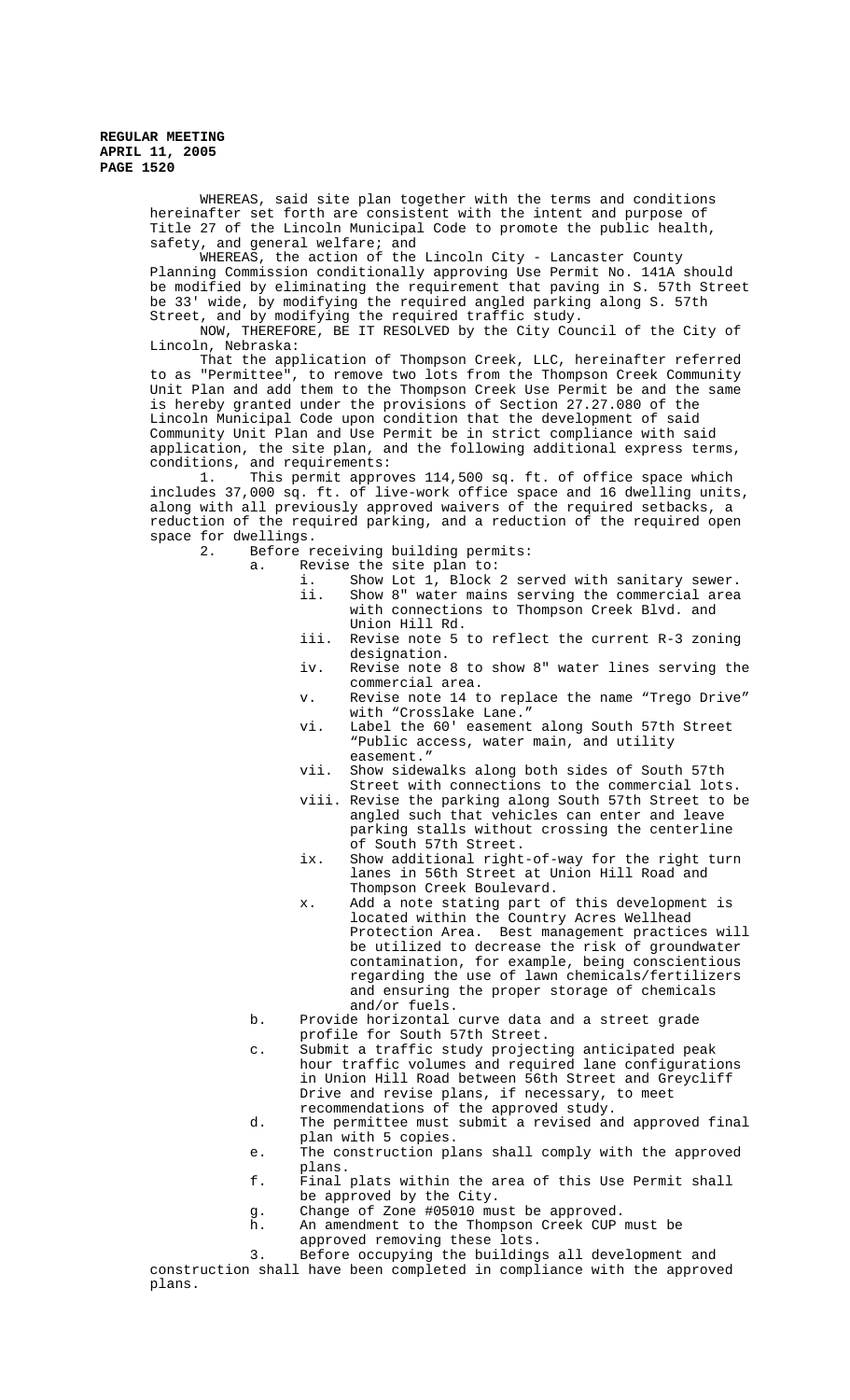4. All privately-owned improvements shall be permanently maintained by the owner or an appropriately established association approved by the City Attorney.

5. The site plan accompanying this permit shall be the basis for all interpretations of setbacks, yards, locations of buildings, location of parking and circulation elements, and similar matters.

6. This resolution's terms, conditions, and requirements bind and obligate the Permittee, its successors and assigns. The building officer shall report violations to the City Council which may revoke this use permit or take other such action as may be necessary to gain compliance.

The applicant shall sign and return the letter of acceptance to the City Clerk within 30 days following the approval of the special permit, provided, however, said 30-day period may be extended up to six months by administrative amendment. The clerk shall file a copy of the resolution approving the special permit and the letter of acceptance with the Register of Deeds, filling fees therefor to be paid in advance by the applicant.

8. The site plan as approved with this resolution voids and supersedes all previously approved site plans, however all resolutions approving previous permits remain in force unless specifically amended by this resolution.

Introduced by Annette McRoy Seconded by Friendt & carried by the following vote: AYES: Camp, Cook, Friendt, McRoy, Newman, Svoboda, Werner; NAYS: None.

CHANGE OF ZONE 05013 - APPLICATION OF THE STATE OF NEBRASKA DEPARTMENT OF LABOR FOR A CHANGE OF ZONE FROM O-1 OFFICE DISTRICT TO P PUBLIC USE DISTRICT, ON PROPERTY GENERALLY LOCATED AT 16TH AND K STREETS - CLERK read an ordinance, introduced by Jonathan Cook, amending the Lincoln Zoning District Maps attached to and made a part of Title 27 of the Lincoln Municipal Code, as provided by Section 27.05.020 of the Lincoln Municipal Code, by changing the boundaries of the districts established and shown thereon, the third time.

COOK Moved to pass the ordinance as read.

Seconded by Friendt & carried by the following vote: AYES: Camp, Cook, Friendt, McRoy, Newman, Svoboda, Werner; NAYS: None.

The ordinance, being numbered **#18522**, is recorded in Ordinance Book 202, Page

CHANGE OF ZONE 05014 - APPLICATION OF THE NEAR SOUTH NEIGHBORHOOD ASSOCIATION FOR A CHANGE OF ZONE FROM R-7, R-6, R-5 AND R-4 RESIDENTIAL DISTRICT TO R-2 RESIDENTIAL DISTRICT AND P PUBLIC USE DISTRICT ON PROPERTY GENERALLY LOCATED BETWEEN A AND SOUTH STREETS, 13TH TO 27TH STREETS; F AND A STREETS, 18TH TO 19TH STREETS; AND F AND A STREETS, 20TH TO 27TH STREETS - PRIOR to reading:

MCROY Moved to amend Bill No. 05-37 by deleting the addresses of 2042 S. 15<sup>th</sup> St. and 2050 S. 15<sup>th</sup> St. from the maps attached to the ordinance. Seconded by Friendt & carried by the following vote: AYES: Camp, Cook, Friendt, McRoy, Newman, Svoboda, Werner; NAYS: None.

CLERK Read n ordinance, introduced by Jonathan Cook, amending the Lincoln Zoning District Maps attached to and made a part of Title 27 of the Lincoln Municipal Code as provided by Section 27.05.020 of the Lincoln Municipal Code, by changing the boundaries of the districts established and shown thereon, the third time.

COOK Moved to pass the ordinance as amended. Seconded by Friendt & carried by the following vote: AYES: Camp,

Cook, Friendt, McRoy, Newman, Svoboda, Werner; NAYS: None. The ordinance, being numbered **#18523**, is recorded in Ordinance Book 202, Page

CHANGE OF ZONE 05017 - APPLICATION OF BOYCE CONSTRUCTION FOR A CHANGE OF ZONE FROM I-1 INDUSTRIAL DISTRICT TO R-4 RESIDENTIAL DISTRICT AND H-3 HIGHWAY COMMERCIAL DISTRICT ON PROPERTY GENERALLY LOCATED SOUTHWEST OF NORTH 26TH STREET AND OLD DAIRY ROAD - CLERK read an ordinance, introduced by Jonathan Cook, amending the Lincoln Zoning District Maps attached to and made a part of Title 27 of the Lincoln Municipal Code, as provided by Section 27.05.020 of the Lincoln Municipal Code, by changing the boundaries of the districts established and shown thereon, the third time.

#### COOK Moved to pass the ordinance as read.

Seconded by Svoboda & carried by the following vote: AYES: Camp, Cook, Friendt, McRoy, Newman, Svoboda, Werner; NAYS: None.

The ordinance, being numbered **#18524**, is recorded in Ordinance Book 202, Page